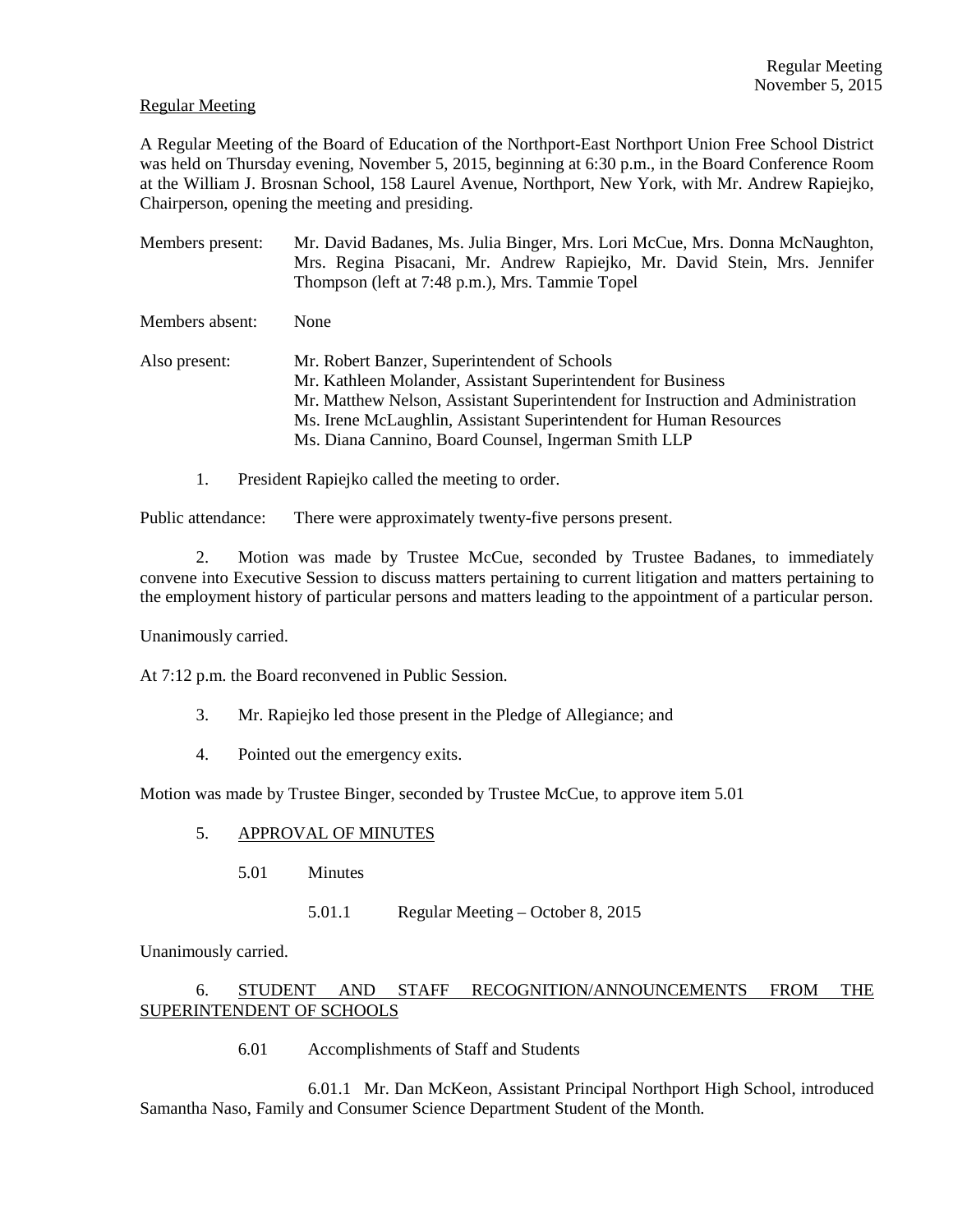Mr. McKeon stated that Samantha is a bright, compassionate and creative young woman who has completed course work in Early Childhood Education, Family Dynamics, Literacy Lab, and the college level course, Child Psychology and Development. She is currently enrolled in Early Childhood Education Planning and Administration where she plays an essential part in the management of the preschool classroom. As an active member of Northport High School's Future Educators Association (FEA) she held the office of Secretary her junior year and now serves as Vice President. Samantha exhibits compassion, empathy and patience while working with young children. Through class assignments and direct interaction with the children, Samantha reveals a sincere interest in the area of early childhood education. Samantha volunteers for the Special Olympics and is an active member of The Buddy Club, assisting Northport High School classmates with special needs by engaging them in meaningful social exercises.

Mr. McKeon stated that Samantha is a talented, creative, self-assured assistant in the preschool classroom, and at the same time is a wonderful role model and mentor to the high school students in the classroom and at FEA activities. Samantha hopes to attend James Madison University next fall and major in Interdisciplinary Liberal Studies with a minor in elementary education.

President Rapiejko and Superintendent Banzer presented Samantha with a commendation from the Board and congratulated her on her fine accomplishments.

6.02 President Rapiejko reviewed the upcoming meetings of November  $19<sup>th</sup>$ , December  $10<sup>th</sup>$ , January  $14<sup>th</sup>$  and January  $28<sup>th</sup>$ .

Superintendent Banzer stated that he attended the Academy of Finance and the Academy of Information Technology ceremonies recognizing community members who have lent themselves to students. The students reflected on what their internships taught them and how they will carry that forward. Mr. Banzer congratulated the academy advisors, Danielle Milazzo and Alison Schwabish.

Mr. Banzer stated that the  $1<sup>st</sup>$  grade students visited the high school for a Halloween parade. Tuesday was Superintendent's conference day where thoughtful collegiality took place throughout the District and meetings were held to learn more about the changes to the elementary report card.

Mr. Banzer thanked the Boys of Summer Baseball League for their donation to the District and stated that the varsity baseball field now has irrigation.

Mr. Banzer stated that Commissioner Elia has continued to urge input from the field, community and administrators on the Common Core Standards and comments can be made on the New York State Education website AIMhighNY until November  $30<sup>th</sup>$ .

Mr. Banzer noted that the girls' soccer team had a phenomenal season and lost in penalty kicks in the playoff game. The varsity football team will be playing Commack in a playoff game on Saturday at 1:30.

# 7. COMMUNICATIONS

There were no communications to the Board requiring Board action.

# 8. PUBLIC COMMENT/PARTICIPATION

Name Comment

Shawne Albero Asked several questions of the Board President regarding personal devices used Parent by the Board and confidential documents and why there were articles in the local paper about this. Asked what specific measures will be taken so the District will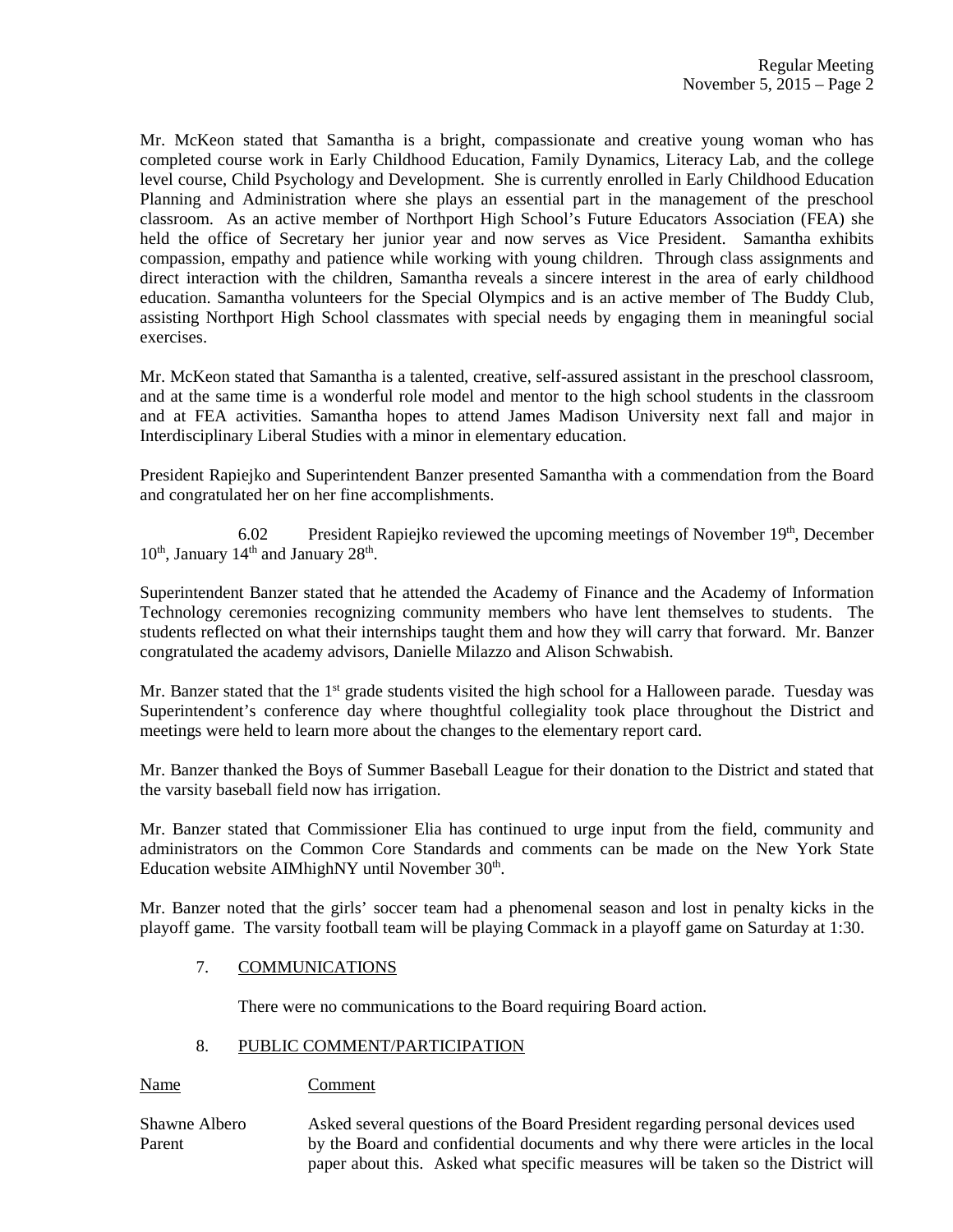not be trailing other districts in Regents scores and awarding of Regents diplomas.

President Rapiejko stated that the Board does receive confidential documents. Trustee McNaughton noted that the Board does not have access to student records.

The Superintendent stated that he cannot emphasize enough the need to get positive press out there. Mr. Banzer stated that he developed and is executing an entry plan. At this point he has been looking at data, talking to principals and central office staff, and is still in the gathering information stage.

Antoinette Blanck Stated that the Governor's Task Force on Common Core has set up a listening UTN President opportunity at Stony Brook University tomorrow from 4-6 p.m. Ms. Blanck stated that it is a great opportunity for voices to be heard and encouraged everyone to participate.

# 9. SPECIAL REPORTS

 9.01 Mr. Paul Klimuszko, Director of Physical Education, Heath and Athletics, and Ms. Cynthia Fitzgerald, Director of Student Support Services presenting, presented the District's Concussion Management Program. Mr. Klimuszko and Ms. Fitzgerald reviewed what a concussion is, the facts about concussions, and the signs and symptoms of a concussion.

The Concussion Management and Awareness Act requires the Commission of Education, in conjunction with the Commissioner of Health, to promulgate rules and regulations related to students who sustain a concussion at any school and at any district-sponsored event or related activity. These guidelines for return to school and certain school activities apply to all public school students who have sustained a concussion regardless of where the concussion occurred. The law requires that school coaches, physical education teachers, nurses and certified athletic trainers complete a New York State Education Department approved course on concussions and concussion management every two years. The law requires that students who sustained, or are suspected to have sustained, a concussion during athletic activities are to be immediately removed from such activities. Students may not return to athletic activities until they have been symptom-free for a minimum of 24 hours and have been evaluated by, and receive written and signed authorization to return to activities from a licensed physician.

Mr. Klimuszko and Ms. Fitzgerald reviewed the Return to Play Protocol. At the elementary level, students will require private physician clearance only to return to physical education activities and recess unless requested by parent/guardian/physician to perform full return to play protocol. At the middle school and high school levels, all students will go through return to play protocol regardless of participation on a school athletic team. If the school is made aware of the concussion, the student must be put through the protocol. The five stages of return to play protocol are: Stage 1 – light aerobic exercise, Stage 2 – moderate aerobic exercise, Stage 3 – non-contact training/class activity, Stage 4 – full contact training, Stage 5 – return to full activities.

The Return to Play Protocol is administered during or after the school day by members of the District's Concussion Management Team which includes the Athletic Director, School Nurse, Athletic Trainer, Physical Education Teacher and Athletic Coach. Final clearance to return to full activity is given by the School District Medical Officer – Dr. R. Perrone.

The Athletic Office ensures that all coaches are educated in the nature and risk of concussion or head injury prior to the first practice/competition. This education includes signs and symptoms of concussion/brain injury. Coaches and physical education staff must complete certification on a biennial basis through the Center for Disease Control and Prevention and NYSPHSAA. All professional staff must ensure that any student/athlete showing signs or symptoms of concussion/brain injury is removed from participation immediately, and not allowed to return to play until they have written clearance from a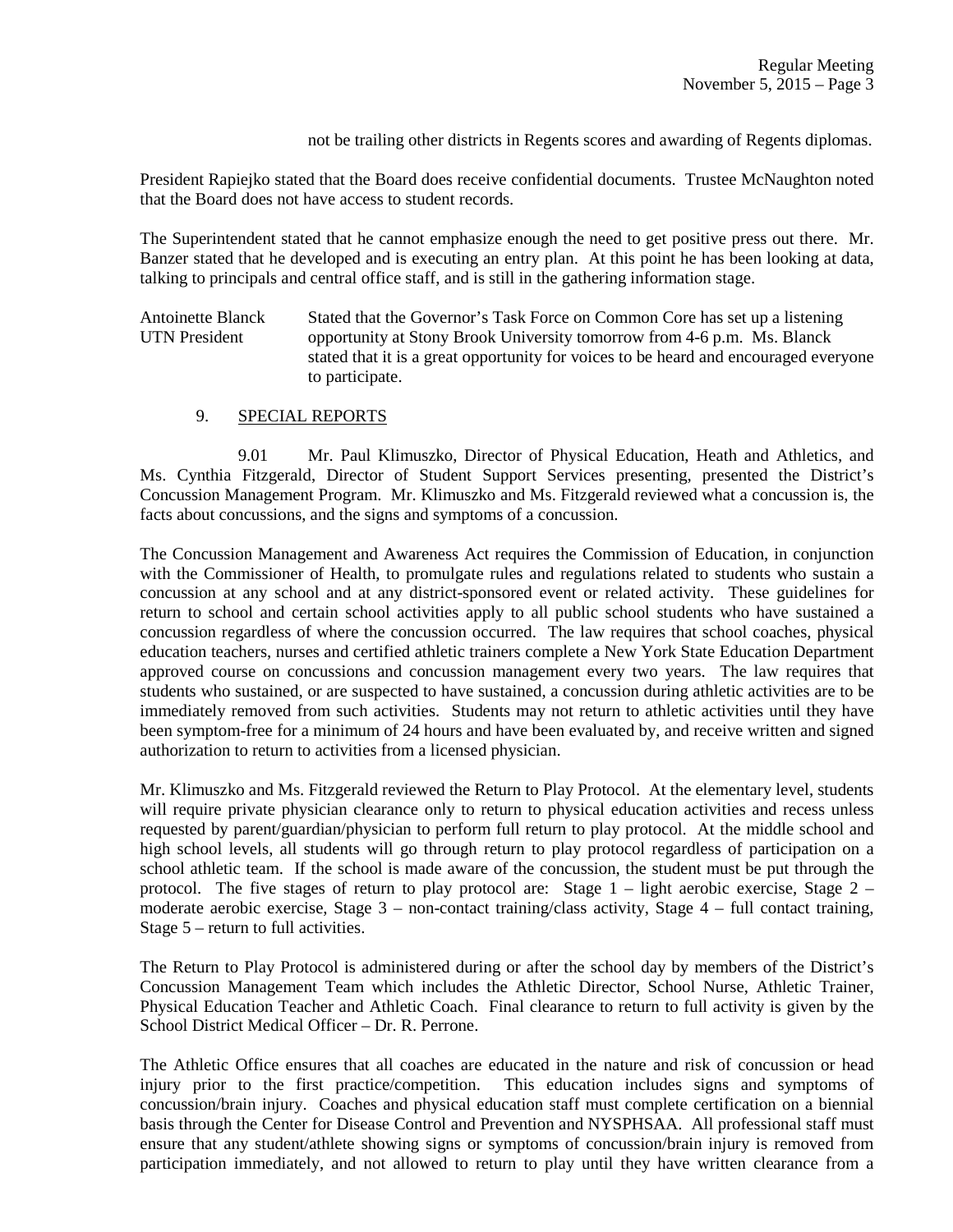licensed health care provider trained in the evaluation and management of concussion/brain injury.

The Board and the Superintendent thanked Mr. Klimuszko and Ms. Fitzgerald for their very informative report.

### 10. SUPERINTENDENT'S REPORT, GENERAL – FOR BOARD ACTION

Motion was made by Trustee Thompson, seconded by Trustee Topel, to approve item 10.01, including the addendum 10.01 Personnel Actions Report.

 10.01 Approving the Personnel Actions Report dated November 5, 2015, attached and made part of the official minutes.

Vote on Trustee Thompson's motion to approve item 10.01, including the addendum 10.01 Personnel Actions Report was as follows:

### YES: Mr. Badanes, Ms. Binger, Mrs. McCue, Mrs. Pisacani, Mr. Rapiejko, Mr. Stein, Mrs. Thompson, Mrs. Topel ABSTAIN: Mrs. McNaughton

Motion passed.

Trustee Thompson left the meeting at 7:48 p.m.

Motion was made by Trustee McNaughton, seconded by Trustee McCue, to approve items 10.02 through 10.03, except tabled items 10.03.1, 10.03.2, and 10.03.3

- 10.02 Approving Schedule J Committee on Special Education
- 10.03 Receiving for a first read the following policies:
	- 10.03.1 Policy #5450.1 TABLED 10.03.2 Policy #5460.2 – TABLED 10.03.3 Policy #5465 – TABLED 10.03.4 Policy #8635 – "Information Security Breach and Notification"

Vote on Trustee McNaughton's motion to approve items 10.02 through 10.03, with the exception of tabled items 10.03.1, 10.03.2, and 10.03.3 was unanimously carried by those present.

Motion was made by Trustee McCue, seconded by Trustee Topel, to approve all items under 11.

#### 11. SUPERINTENDENT'S REPORT, FINANCIAL – FOR BOARD ACTION

11.01. Approving the following resolution:

#### JOINT MUNICIPAL COOPERATIVE BIDDING RESOLUTION

 "WHERAS, various educational and municipal corporations located within the State of New York desire to bid jointly for Tutorial & Special Education Services for Students, Western Suffolk BOCES & Component School District - RFP #12-01P/Opened April 25, 2012; Original Contract Term: July 1, 2012 through June 30, 2013; Third Extension of Contract: July 1, 2015 through June 30, 2016; and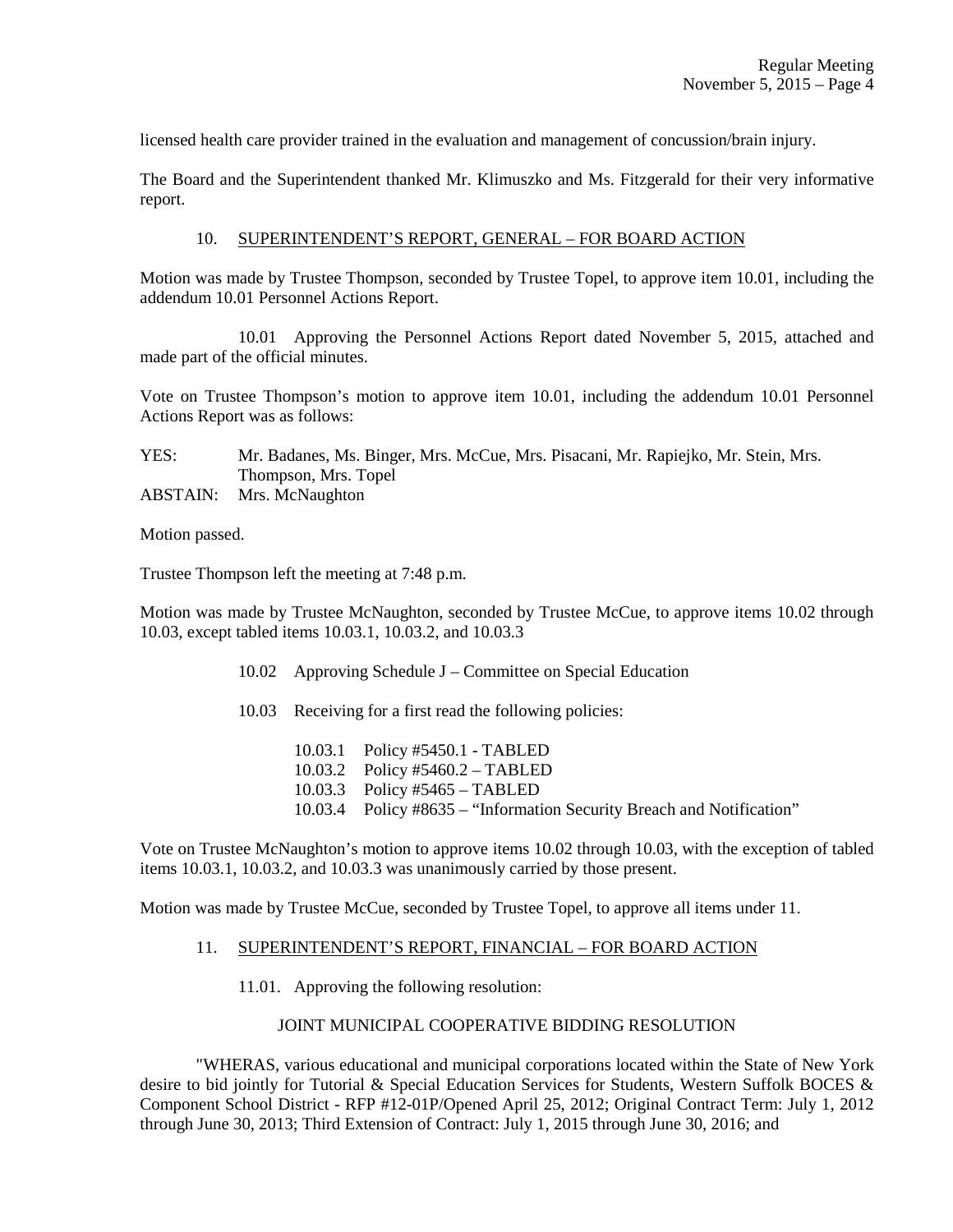WHEREAS, the Northport-East Northport UFSD, an educational/municipal corporation is desirous of selectively participating with other educational and/or municipal corporations in the State of New York in joint bidding in the areas mentioned above pursuant to General Municipal Law §119-o and Education Law Section 1950; and

WHEREAS, the District is a municipality within the meaning of General Municipal Law §119-n and is eligible to participate in the Board of Cooperative Educational Services, Second Supervisory District of Suffolk County (hereinafter Western Suffolk BOCES: Joint Municipal Cooperative Bidding Initiative in the areas mentioned above; and

 WHEREAS, with respect to all activities conducted by the Western Suffolk BOCES, the District wishes to delegate to Western Suffolk BOCES the responsibility for drafting of specifications, advertising for bids/proposals, accepting and opening bids/proposals, tabulating bids/proposals, awarding the bids/proposals, extending awards of bids/proposals, and reporting the results to the District.

 BE IT RESOLVED that the District hereby appoints Western Suffolk BOCES to represent it and to act as the lead agent in all matters related to the services as described above; and

 BE IT FURTHER RESOLVED that the District hereby authorizes Western Suffolk BOCES to place all legal advertisements for any required cooperative bidding in Newsday, which is designated as the official paper for Western Suffolk BOCES; and

 BE IT FURTHER RESOLVED that this Agreement with the Participant shall be for a term of one (1) year as authorized by General Municipal Law §119-o.2.j."

11.02 Approving the following resolution:

# RESOLUTION AUTHORIZING PIGGYBACKING ON THE SOUTHAMPTON UFSD CONTRACT FOR LIBRARY SUPPLIES, FURNISHINGS & EQUIPMENT

 "WHEREAS, the SOUTHAMPTON UFSD has made available to other municipalities a contract for library supplies, furnishings & equipment; and

WHEREAS, said contract for library supplies, furnishings & equipment was let for bid consistent with the requirements of General Municipal Law, section 103; and

 WHEREAS, the Northport-East Northport UFSD is permitted to utilize said contract in accordance with the terms and conditions of the bid and requirements of General Municipal Law, section 103; and

 NOW, THEREFORE, BE IT RESOLVED, that the Board of Education hereby authorizes the purchase of library supplies, furnishings & equipment from Southampton UFSD contract in accordance with the requirements of General Municipal Law, section 103."

11.03 Approving the following resolution:

RESOLUTION AUTHORIZING PIGGYBACKING ON THE ROCKLAND COUNTY CONTRACT FOR AUDIO-VISUAL AND PHOTOGRAPHY EQUIPMENT AND SUPPLIES - PERCENT DISCOUNT FROM CATALOG/WEB

 "WHEREAS, the COUNTY OF ROCKLAND has made available to other municipalities a contract for audio-visual and photography equipment & supplies-percent discount from catalog/web; and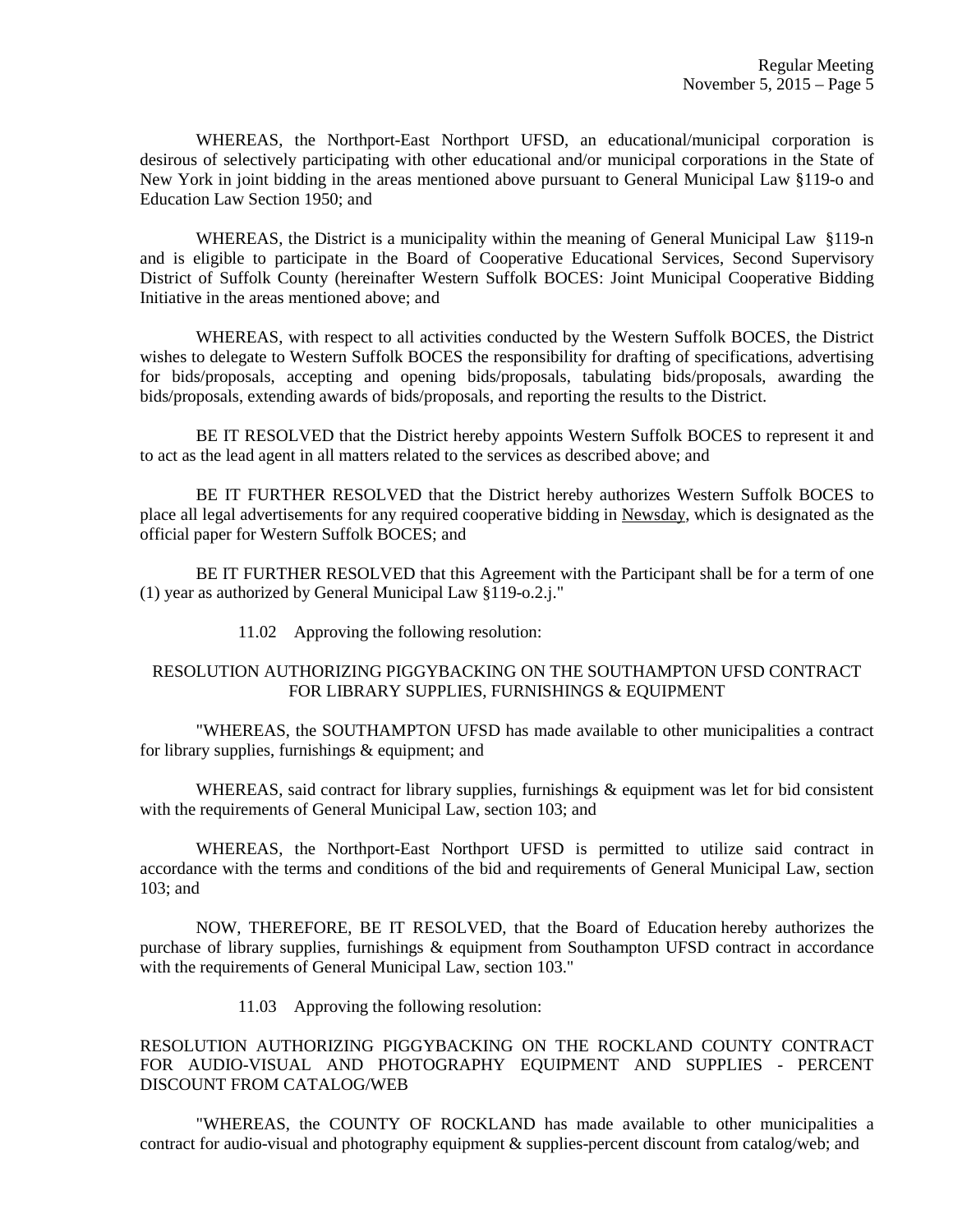WHEREAS, said contract for audio-visual and photography equipment & supplies-percent discount from catalog/web was let for bid consistent with the requirements of General Municipal Law, section 103; and

 WHEREAS, the Northport-East Northport UFSD is permitted to utilize said contract in accordance with the terms and conditions of the bid and requirements of General Municipal Law, section 103; and

 NOW, THEREFORE, BE IT RESOLVED, that the Board of Education hereby authorizes the purchase of audio-visual and photography equipment & supplies-percent discount from catalog/web from the Rockland County contract in accordance with the requirements of General Municipal Law, section 103."

 11.04 Approving a Consultant Agreement between the Northport-East Northport Union Free School District and CANFIGUREIT LLC, to provide and setup the CANFIGUREIT program in the School District at no cost to the District.

 11.05 Approving the Claims Auditor's Report for Warrants and Schedule of Claims for payments dated:

September 11, 2015 (Payroll Trust & Agency Warrant), September 15, 2015 (Accounts Payable Warrant), September 25, 2015 (Payroll Trust & Agency Warrant), September 30, 2015 (Accounts Payable Warrant), September 2015 (Claims Audit Report)

 11.06 Approving the Claims Auditor's Report – Payroll Audit for Payroll Distribution/Audit dated September 25, 2015 (Ocean Avenue Elementary School)

 11.07 Approving the Treasurer's Report and Monthly Summary of Receipts and Disbursements

11.07.1 Treasurer's Report for the period August 1, 2015 through August 31,

2015

11.07.2 Monthly Summary of Receipts and Disbursements for August 2015

11.08 Approving the Schedule of Investments as of August 31, 2015

11.09 Approving the Collateral Schedule as of August 31, 2015

11.10 Approving the Bank Reconciliation Report for the Month Ended August 31, 2015

 11.11 Approving the General Fund Projected Cash Flow Statement for the Year Ending 2015-2016, Actual Data July 1, 2015 – August 31, 2015, Estimated Data September 1, 2015 – June 30, 2016

 11.12 Approving the Monthly Revenue and Budget Status Report – School Lunch Fund for the Month Ending August 31, 2015

 11.13 Approving the Monthly Revenue and Budget Status Report – Special Aid Fund for the Month Ending July 31, 2015

 11.14 Approving the Monthly Revenue and Budget Status Report – Special Aid Fund for the Month Ending August 31, 2015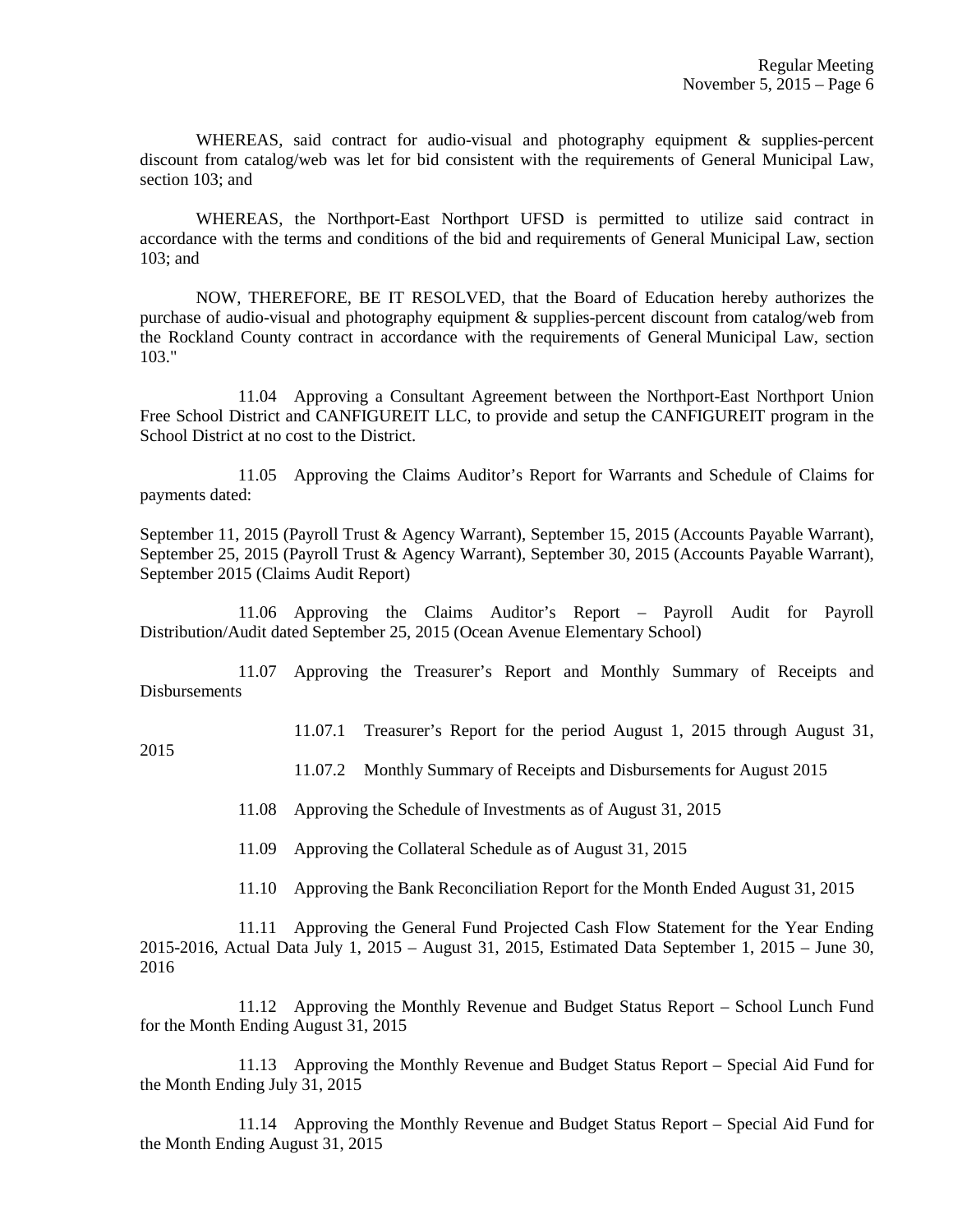11.15 Approving the Monthly Revenue and Budget Status Report – General Fund for the Month Ending August 31, 2015

 11.16 Approving the Monthly Revenue and Budget Status Report – Capital Fund for the Month Ending August 31, 2015

11.17 Approving a Transfer of General Fund Appropriations in the 2015-2016 budget

11.18 Approving the following resolution:

 "RESOLVED, that the Board of Education accept the donation of \$55.19 toward the purchase of classroom supplies for Pulaski Road School and increase the 2015-2016 budget code A2110.5030.16.0200 by \$55.19 for this purpose.

 RESOLVED, that the Board of Education hereby approves an increase in the revenue code A2705 of the 2015-2016 budget by \$55.19 with the understanding that this increase in revenue is the result of the Pulaski Road School participation in My Coke Rewards Program."

11.19 Approving the following resolution:

 "BE IT RESOLVED, that the Board of Education hereby gratefully accepts a donation of \$555 from Northport-East Northport residents whose names are more fully set forth in the attached document, for the purposes of covering the cost of transportation for the Northport High School Urban Studies class field trip on October 15, 2015 and increase the 2015-2016 budget code A2110.4161.30.2903 by \$555 for this purpose.

 BE IT RESOLVED, that the Board of Education hereby approves an increase in the revenue code A2705 of the 2015-2016 budget by \$555 with the understanding that this increase in revenue is the result of donations from Northport-East Northport residents."

 11.20 Approving a Supplementary Education Services Agreement between the Northport-East Northport Union Free School District and Wilderness Traveling Museum for a National History Presentation in the amount of \$400 (BAS)

 11.21 Approving a 2015-2016 Agreement between the Northport-East Northport Union Free School District and Family Pediatric Home Care, a division of Tri-Borough Home Care, Ltd., to provide nursing staffing services (Spec. Ed.)

 11.22 Approving a Business Associate Agreement in Compliance with Health Insurance Portability and Accountability Act of 1996 ("HIPPA") between the Northport-East Northport Union Free School District and Family Pediatric Home Care, a division of Tri-Borough Home Care, Ltd. (Spec. Ed.)

11.23 Approving the following resolution:

 "BE IT RESOLVED, that the Board of Education hereby gratefully accepts a donation of \$4,646.04 from the Northport Middle School Student Activity Account, for the purpose of transportation for students attending Western Suffolk BOCES Great South Bay Investigation field trip on September 22, 24 and 25, 2015 and increase the 2015-2016 budget code A5540.4161.23.2902 by \$4,646.04 for this purpose.

 BE IT RESOLVED, that the Board of Education hereby approves an increase in the revenue code A2705 of the 2015-2016 budget by \$4,646.04 with the understanding that this increase in revenue is the result of donations from the Northport Middle School Activity Account."